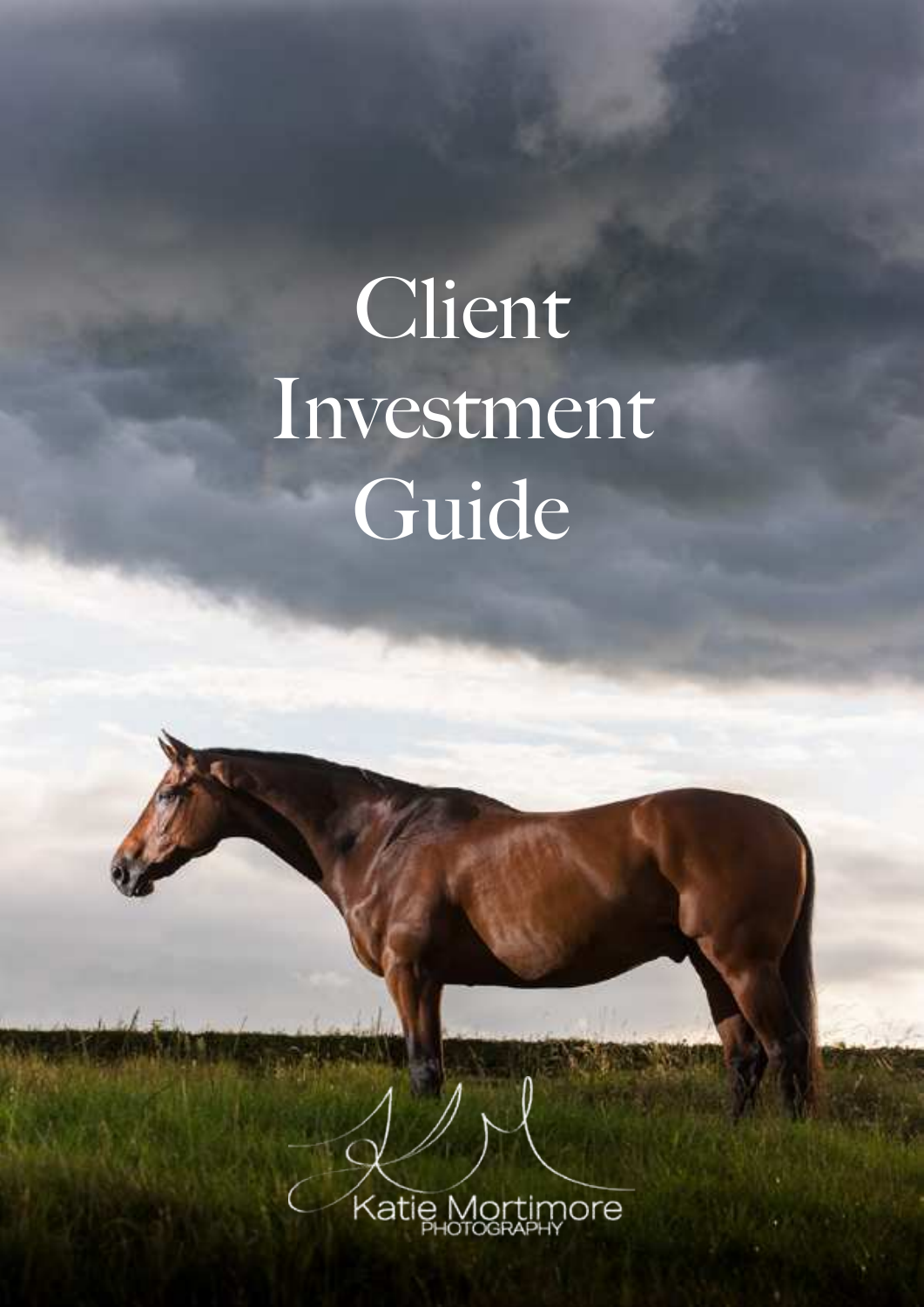Investment

£50 booking fee to hold date on calendar. Balance due 7 days prior to session.

*All sessions include:* Maximum 1-2 hour shooting time (Pure studio lit sessions normally max one hour) Pre session Consultation (by phone, skype or in person location dependent) Session Fee Travel within 30 miles travel radius of Starcross, Devon Hand Retouching & Editing of Final Images Personal Use Print Release Wardrobe assistance Delivery of Products

Ultimate Collection

*Includes:* All high resolution digital images £760 product credit

*£1089*

Jasmine Collection

*Includes:* 10 High resolution digital images £260 product credit

*£629*

Amber Collection

*Includes:* £60 product credit

**£269**

Please note: The Jasmine and Ultimate collections are also available to upgrade to after the session priced at £380 and £900 total respectively (not including £250 Amber Collection fee purchased before the session) which still offers a notable discount but less than when purchasing prior to the session



*great knack of coming up with bespoke ideas and makes everyone feel completely at ease - I couldn't recommend any more highly!" -* **Louise**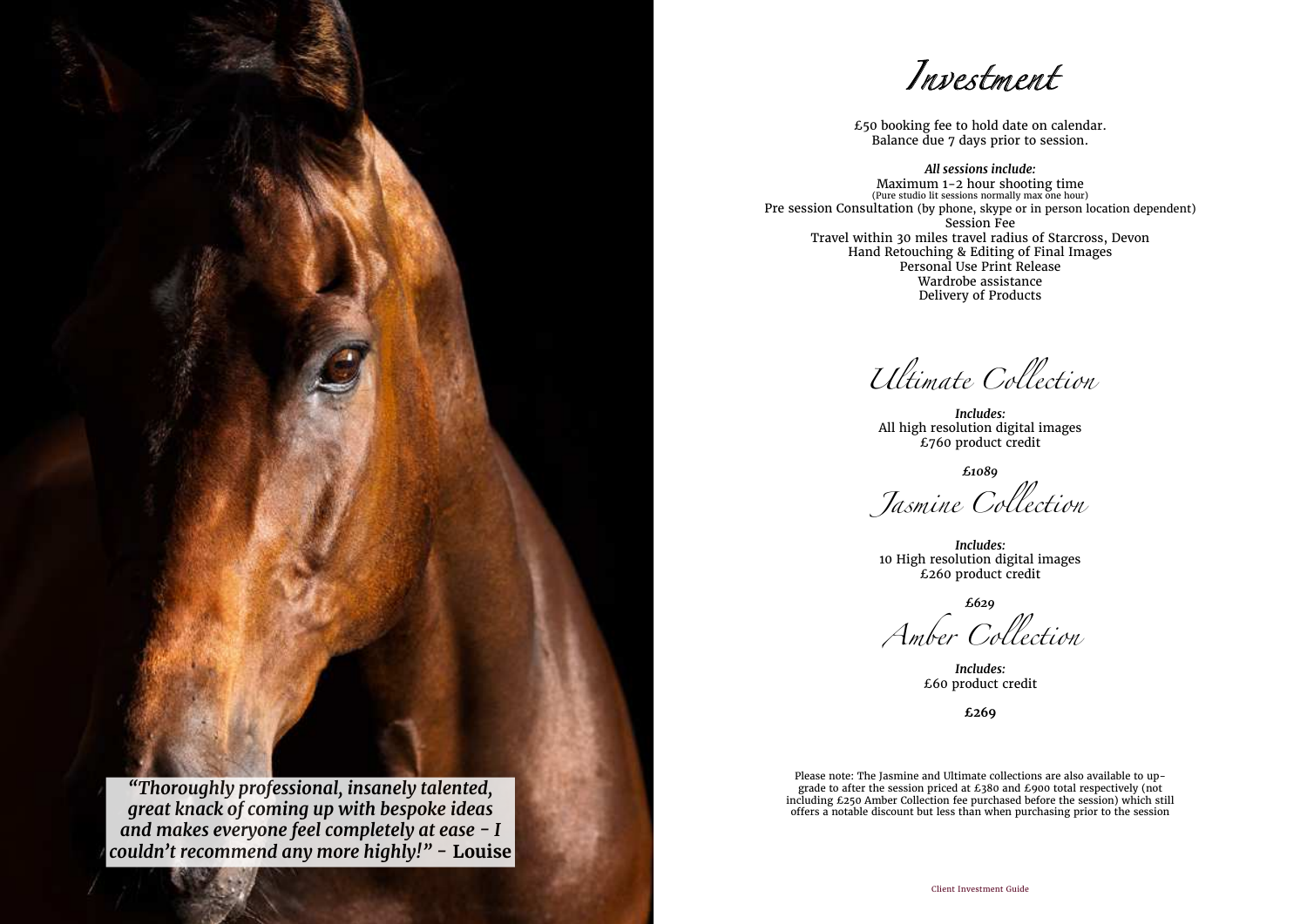





**MATTED FRAMES** 

LINEN BOX

WOOD BOX

Prints, Albums & Wall Art

Fine Art Matte Prints

Tiered pricing available for sizes 12x8" and smaller

**Unmounted** 7x5" - £30  $12x8" - £50$ 18x12" - £100 30x20" - £200

**Full Sized**   $1 - £40$ 5- £160 10 - £280 All  $(50+) - £450$ 

Print Boxes

**Unmounted from**  $7x5" - £81$ 

**Wood presentation box 6x4" prints**  Start from £299

**Matted/Mounted from**  $7x5" - £89$ 



**HETAL PRINTS** 





DIGITAL DOWNLOADS





CANVAS PRINTS CALENDARS DIGITAL DOWNLOADS CALENDARS CALENDARS CALENDARS COLORED MAGAZINES



ACRYLIC PRINTS

**FRAMES** 

**Linen Presentation box 6x4", 5x7" or 8x10" prints** Start from £140





**FINE ART ALDUMS** 

Digital Images

**Social media (prints to 9x6")**  $1 - 10$ 5- £40 10 - £70 All - £250

Framed Prints

Wall Art

(other sizes available) **Canvas**   $8x8" - £111$  $8x10" - £124$  $14x11" - £152$  $20x16" - £203$ 36x24" - £368

## **Acrylic Print**

| 12x8"  | $-$ £200 |
|--------|----------|
| 15x10" | - £280   |
| 24x16" | - £400   |
| 30x20" | - £500   |

# **Metal Print**

| 10x8"  | $- 143$ |
|--------|---------|
| 18x12" | - £253  |
| 24x20" | – £503  |
| 40x30" | - £976  |

Albums

### **Fine Art Albums from £328 Lay Flat Albums from £224 Hardcover photo books from £200**

PRINTS

All digital images purchased include a personal print licence which allows you to print as many copies as you so wish, and to share digitally or in print with friends and family for personal (not commercial) use. Please note the licence does not permit any further editing to take place to the images by anyone other than myself without prior consent. If you have any specific requests regarding the editing please just ask, as I try to be as accommodating as possible.

If you do choose to print the images yourself, I always suggest using a professional print lab (such as the one available through my galleries) and not a high street print provider, and especially not instant printers, as you will be disappointed by the quality due to the limited ink selection these printers use. Please note all single prints I supply unless stated otherwise are printed on archival standard fine art papers.

Please note any print purchased from myself also includes a free social media sized digital copy which is also suitable to print up to 9x6". (Multiple aperture prints where individual images are smaller than 9x6" in dimension are not included)

Any orders placed within 30 days of the proofing gallery being delivered receive a 10% discount